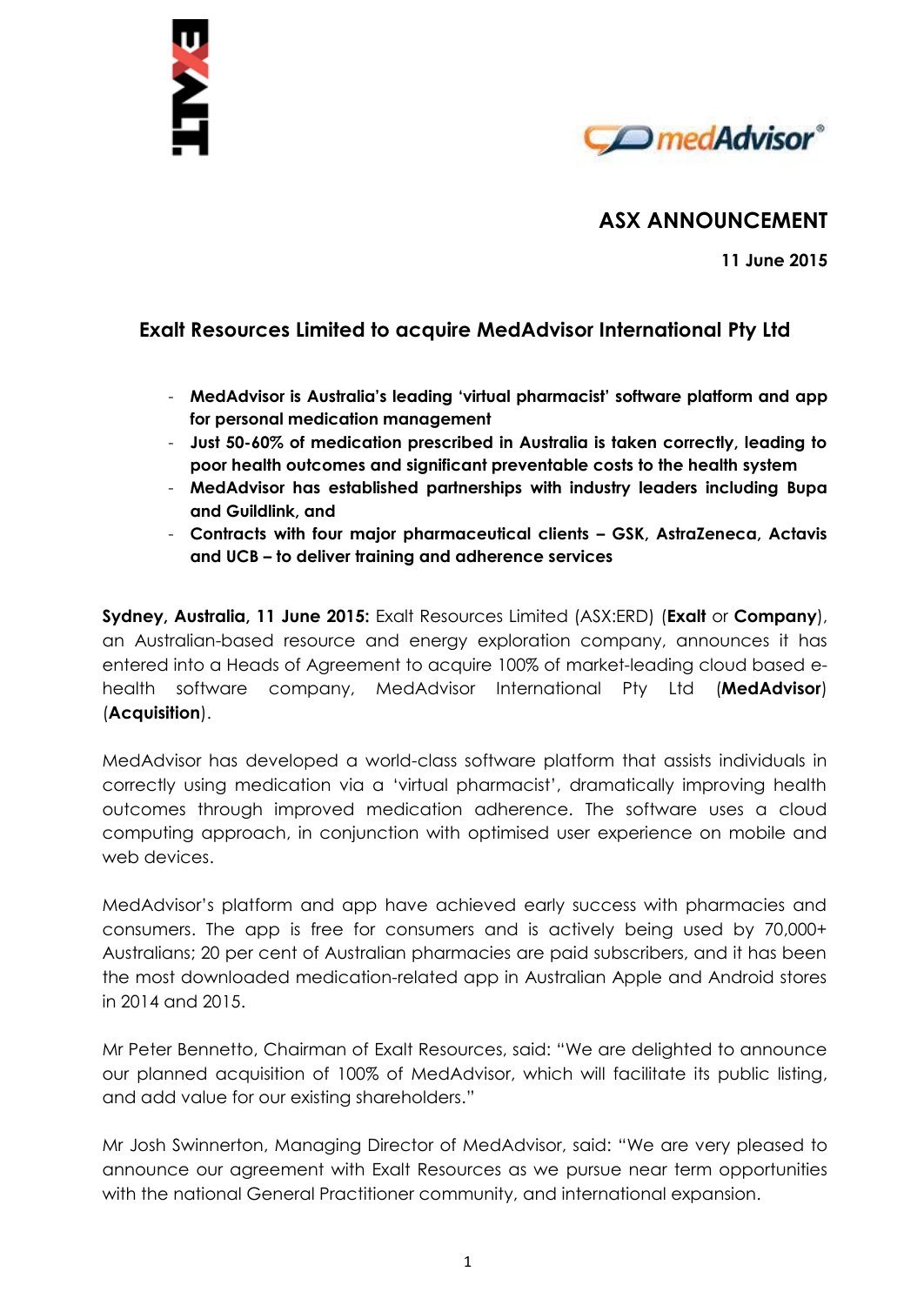



"Poor medication adherence has been identified as one of the most significant and costly problems faced by governments and major healthcare providers in developed nations. This contributes to poor health, including unnecessary hospitalisations, as well as significant missed revenue for industry.

"We've created a platform that helps individuals to monitor their medication use. Our app connects to pharmacy dispensing systems, automatically retrieving medication records and activating an intelligent training, information and reminder system to ensure correct and reliable medication use."

Following its listing on the ASX (through the completion of the acquisition of MedAdvisor by the Company), the Company will look to meet the challenge of rapidly deploying its system to pharmacies and numerous end users.

MedAdvisor has established important partnerships with industry-leading organisations including Bupa and the Pharmacy Guild of Australia's Guildlink, and has contracts with four major pharmaceutical clients – GSK, AstraZeneca, Actavis and UCB – to deliver training and adherence services through the MedAdvisor platform.

# **Key Acquisition Terms**

Set out below is a summary of the material terms and conditions of the HOA:

- a) (**Consideration**): the consideration payable to the shareholders of MAI by the Company in respect of the Acquisition is:
	- i. 380,064,105 fully paid ordinary shares in the capital of the Company (**Shares**) to the shareholders of MAI proportion to the number of MAI shares held; and
	- ii. 195,000,000 performance shares to the founders of MAI, which shall convert into Shares upon satisfaction of the following milestones:
		- A. 50% of the Performance Shares shall convert upon the "Medadvisor Platform" being activated at 2,500 pharmacies within a period of 2 years from the issue of the Performance Shares; and
		- B. 50% of the Performance Shares shall convert upon the Company receiving annualised revenue (calculated over two consecutive calendar quarters) of no less than \$5,000,000, within a period of 3 years from the issue of the Performance Shares, (**Performance Shares**);
- b) (**Conditions Precedent**): settlement of the Acquisition is conditional upon the satisfaction or waiver of the following conditions precedent: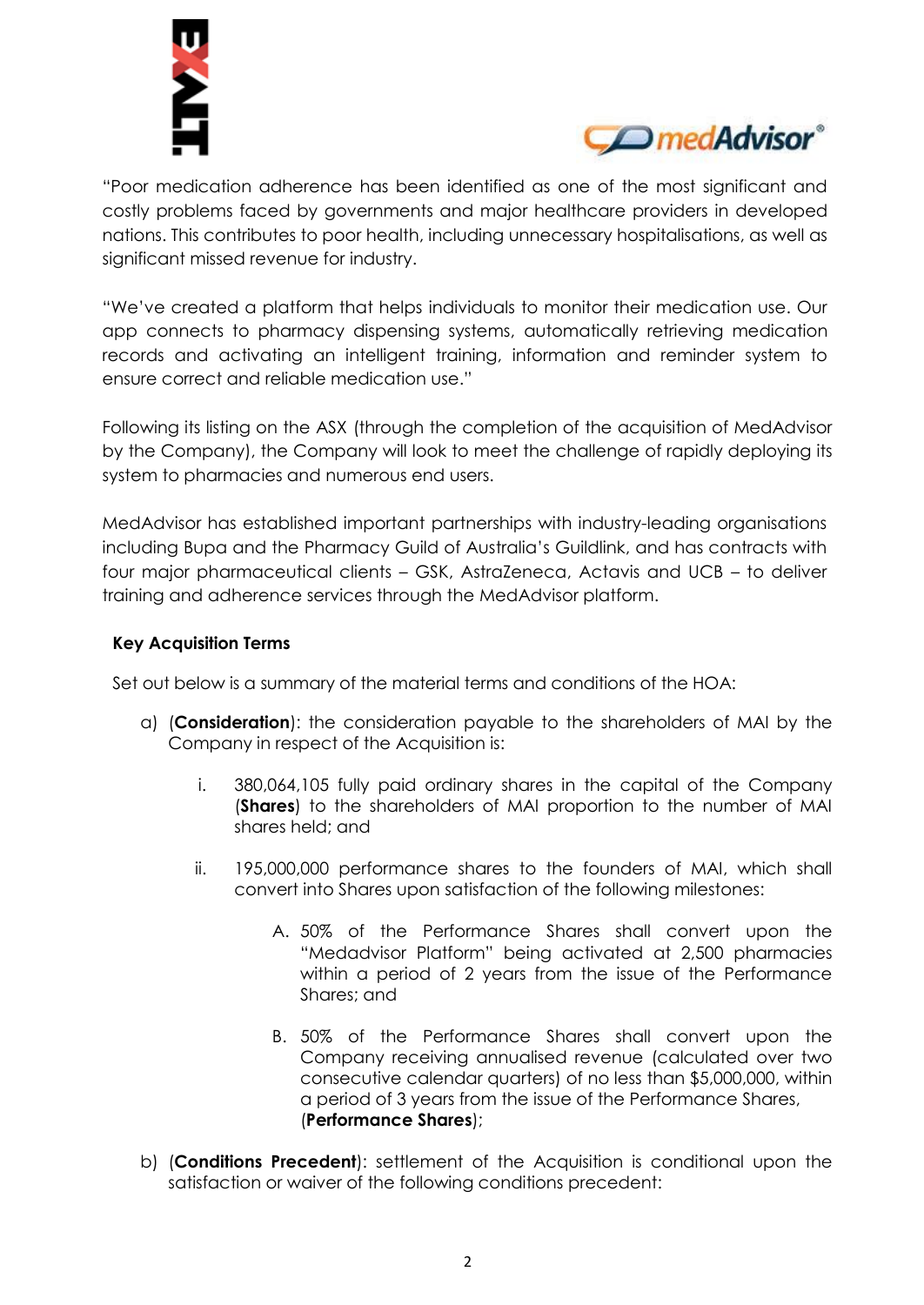



- i. completion of due diligence by the Company and MAI in respect of one another's business and operations;
- ii. the Company and MAI entering into agreements with the holders of notes convertible into MAI shares (**MAI Noteholders**) (on terms reasonably acceptable to the parties) pursuant to which the Company agrees to issue Shares to the MAI Noteholders in place of MAI shares and the MAI Noteholders agree to receive Shares at Settlement in satisfaction of MAI's obligations under the convertible notes;
- iii. the Company and MAI entering into an agreement with MacMillanGold & Associates Pty Ltd (**MMG**) under which the Company agrees to issue 55,000,000 performance shares to MMG, which shall convert into Shares upon satisfaction of the following milestones:
	- A. 5,000,000 of the performance shares will convert upon satisfaction of each of the following milestones:
		- a. the Company completing a pilot study for the commercial and operational viability of its "Home Medication Review Platform"**;** and
		- b. MMG assisting MAI to raise at least \$750,000 from MAI Noteholders by way of an issue of notes convertible into MAI shares (which milestone is expected to be satisfied prior to settlement of the Acquisition),
	- B. 10,000,000 of the MMG Performance Shares will convert upon MedAdvisor receiving gross revenue in respect of the home medication review program being developed with MMG (**HMR Program**) of \$1,000,000 within 2 years of the HMR Program commencing;
	- C. 10,000,000 of the MMG Performance Shares will convert upon MedAdvisor receiving gross revenue in respect of the HMR Program of \$2,000,000 within 2 years of the HMR Program commencing;
	- D. 12,500,000 of the MMG Performance Shares will convert upon MedAdvisor receiving gross revenue in respect of the HMR Program of \$4,000,000 within 2 years of the HMR Program commencing; and
	- E. 17,500,000 of the MMG Performance Shares will convert upon MedAdvisor receiving gross revenue in respect of the HMR Program of \$7,000,000 within 2 years of the HMR Program commencing;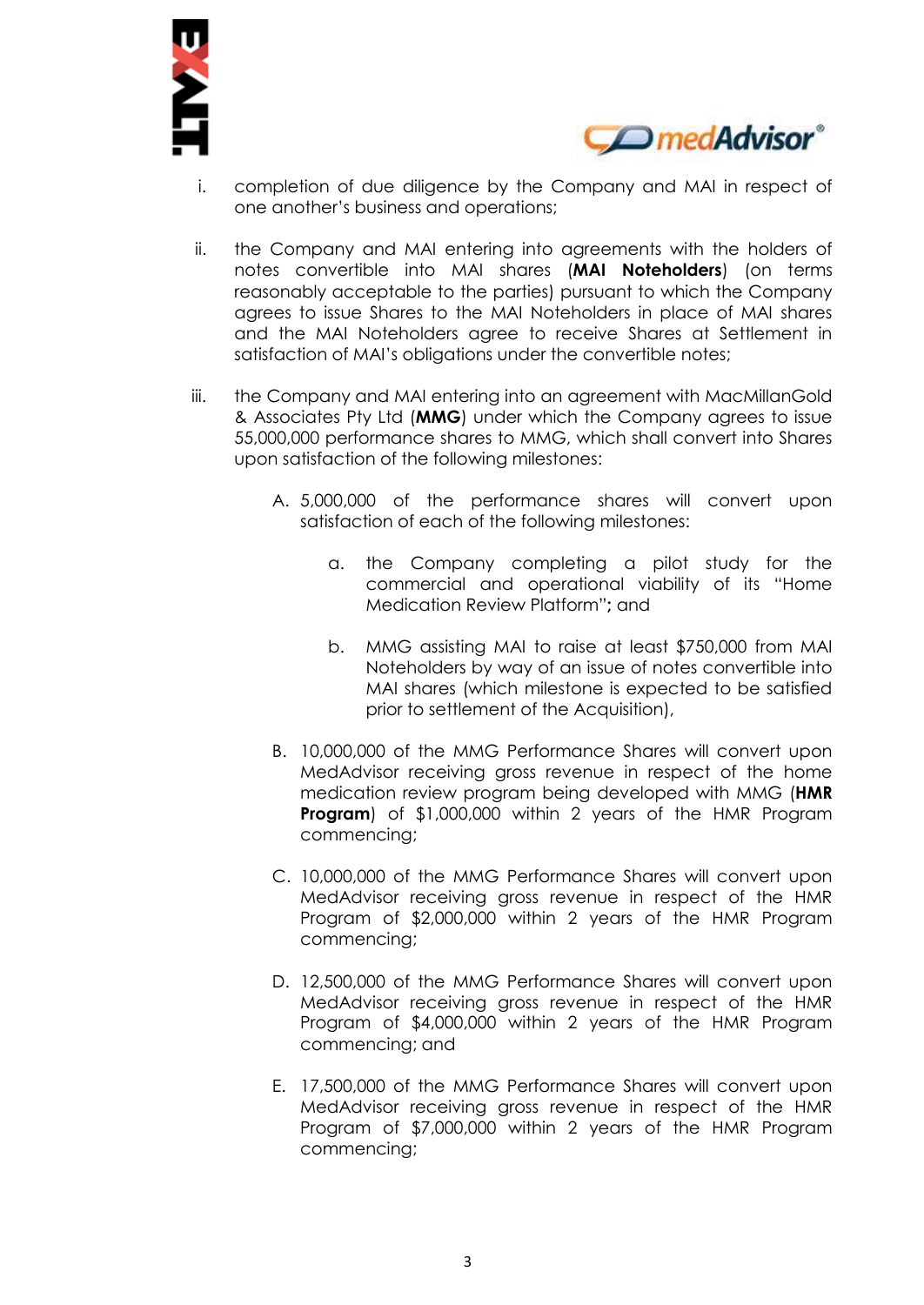



(**MMG Performance Shares**) and MMG agrees to accept the MMG Performance Shares in satisfaction of MAI's obligations to issue MAI shares to MMG;

- iv. ASX approving the terms of the Performance Shares and MMG Performance Shares under ASX Listing Rules 6.1 and 6.2;
- v. ASX granting a waiver of the ASX Listing Rules to permit the Company's re-compliance with Chapters 1 and 2 of the ASX Listing Rules to occur despite the price of Shares being less than \$0.20 per Share (being a price of no less than \$0.02 per Share);
- vi. the conditional approval by ASX to reinstate the Company's securities to trading on ASX (after the Company re-complies with Chapters 1 and 2 of the ASX Listing Rules) and those conditions being to the reasonable satisfaction of the Company and MAI; and
- vii. the Company undertaking a capital raising to raise not less than \$3,000,000; and
- viii. the Company and MAI receiving all shareholder and regulatory approvals required to complete the Acquisition; and
- c) (**Board Changes**): upon settlement of the Acquisition, two existing directors of the Company will retire and three nominees of MAI will be appointed to the board of the Company.

The HOA otherwise contains terms, conditions and restrictions which are customary for an agreement of its nature.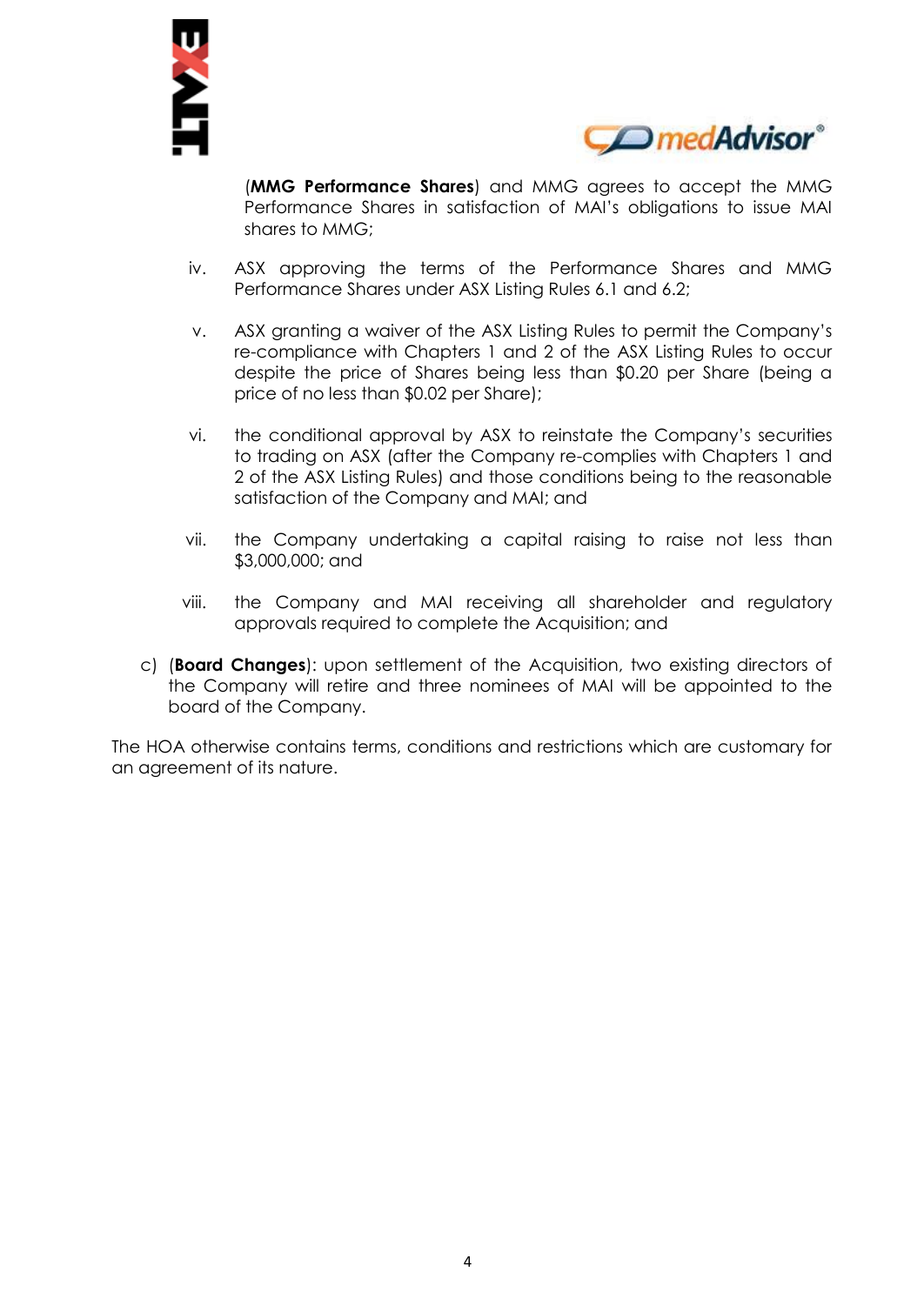



# **Listing Rule Re-Compliance and Placement**

Since the Acquisition will result in a significant change to the nature and scale of the Company's activities, it will require the shareholder approval under ASX Listing Rule 11.1.2 and will also require the Company to re-comply with Chapters 1 and 2 of the ASX Listing Rules.

Subject to the receipt of shareholder approval, the Company will also undertake a placement to raise at least \$3,000,000 (**Placement**) at a price not less than \$0.02 per share, to be completed under a prospectus with all funds raised to be applied toward:

| <b>Item</b>             | Amount \$ |
|-------------------------|-----------|
| Product development     | 700,000   |
| Marketing campaigns     | 500,000   |
| Marketing & sales staff | 450,000   |
| Office fit out          | 200,000   |
| International expansion | 250,000   |
| Governance & admin      | 200,000   |
| Listing & legal costs   | 300,000   |
| Working capital         | 400,000   |
| <b>TOTAL</b>            | 3,000,000 |

### **Indicative Capital Structure**

The following table illustrates the change in the Company's capital structure following the Acquisition:

|                                     | <b>Shares</b> | <b>Options</b> | Performance<br><b>Shares</b> |
|-------------------------------------|---------------|----------------|------------------------------|
| Current                             | 85,250,406    | 16,008,568     | $\overline{\phantom{0}}$     |
| Consideration<br>for<br>Acquisition | 380,064,105   |                | 195,000,000                  |
| <b>MMG Performance Shares</b>       |               |                | 55,000,000                   |
| <b>TOTAL</b>                        | 465,314,511   | 16,008,568     | 250,000,000                  |

- 1. In addition, the Company will be raising a minimum of \$3,000,000 through issue of shares at not less than \$0.02 each.
- 2. Listed options exercisable at \$0.20 each and expiring 31 December 2015.
- 3. A total of 195,000,000 Performance Share on the terms and conditions as detailed in in the Key Acquisition Terms above.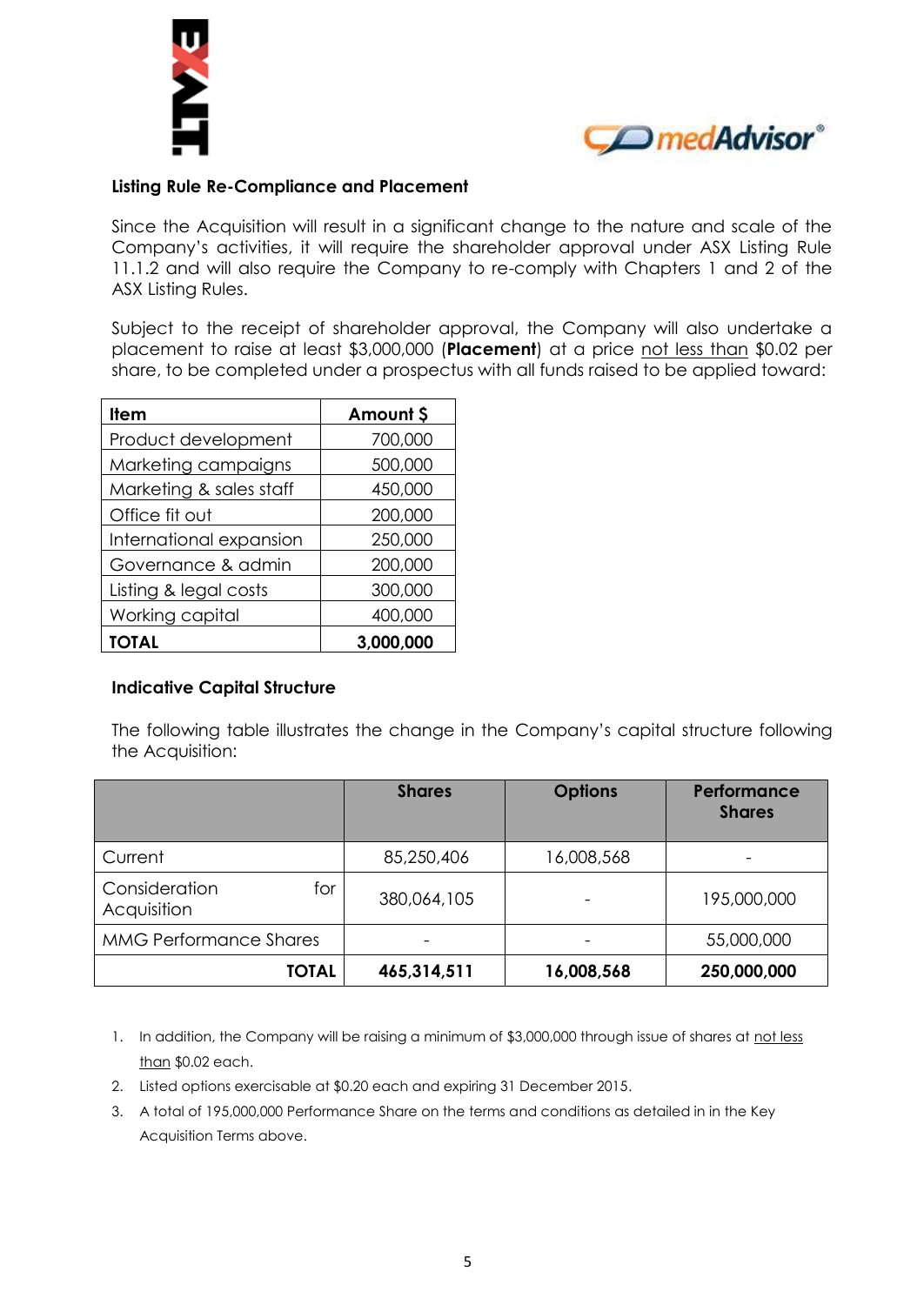



## **Pro-Forma Balance Sheet**

Set out in Annexure A is a pro-forma balance sheet showing the effect of the Acquisition and Placement.

### **Indicative Timetable**

The indicative timetable for completion of the transaction and the Company's recompliance with the ASX listing rules is outlined below:

| Event                                                                       | Date              |  |
|-----------------------------------------------------------------------------|-------------------|--|
| Execute heads of agreement for Acquisition                                  | 10 June 2015      |  |
| Due diligence completion                                                    | 10 July 2015      |  |
| Despatch notice of meeting seeking<br>approval<br>the<br>tor<br>Acquisition | 15 July 2015      |  |
| Lodgement of Placement prospectus with ASIC                                 | 7 August 2015     |  |
| General meeting of shareholders to approve the Acquisition                  | 14 August 2015    |  |
| Closing date of Placement under the prospectus                              | 28 August 2015    |  |
| Despatch holding statements for Placement and Acquisition                   | 4 September 2015  |  |
| Re-quotation of Shares on ASX                                               | 11 September 2015 |  |

###

#### **About MedAdvisor**

Melbourne-based software systems developer, MedAdvisor International Pty Ltd (MedAdvisor), was founded in 2012 to address gaps in medical self-care. MedAdvisor's free app connects to pharmacy dispensing systems to automatically retrieve medication records and from this drives an intelligent training, information and reminder system to ensure correct and reliable medication use. Poor medication adherence has been identified as one of the most significant and costly problems faced by governments and major healthcare providers across many developed nations.

"MedAdvisor" was the most downloaded pharmacy or medication-related app in Apple and Android stores in Australia in 2014 and 2015, and more nearly a quarter of all Australian pharmacies subscribe to the platform. MedAdvisor has formed important sales and marketing partnerships with Bupa and the Pharmacy Guild of Australia's Guildlink, and has training and service contracts with a number of top tier global pharmaceutical companies.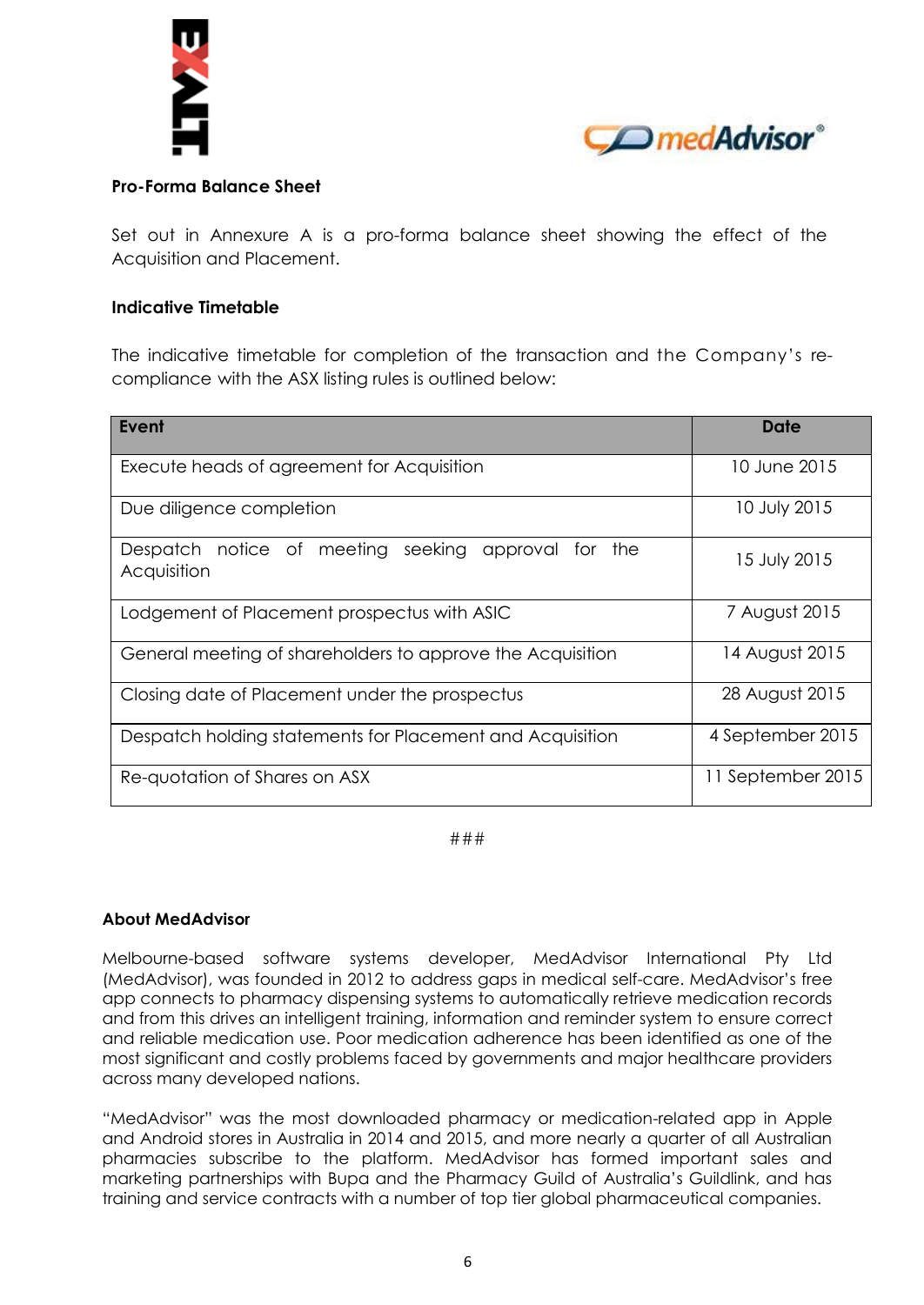



MedAdvisor is currently developing new systems that will support GPs in improving patient medication adherence, as well as assessing opportunities in the hospital, aged care and nursing home sectors. The company has also commenced work identifying international markets where MedAdvisor can be deployed.

MedAdvisor is backed by a strong executive team with a successful track record in management and extensive experience in developing major electronic health (e-health) and mobile health (m-health) software systems for Australian and US clients.

#### **For more information**

Josh Swinnerton MedAdvisor Tel: +61 3 9095 3036 [joshs@medadvisor.com.au](mailto:joshs@medadvisor.com.au)

Catie Corcoran Buchan Consulting Tel: +61 2 9237 2807 Email: [ccorcoran@buchanwe.com.au](mailto:ccorcoran@buchanwe.com.au) Peter Bennetto Exalt Resources Ltd Tel: +61 2 8075 4635 Email: [info@exaltresources.com.au](mailto:info@exaltresources.com.au)

Nicholas Downes Peloton Capital Tel: +61 2 8651 7802 Email: [nicholas.downes@pelotoncapital.com.au](mailto:nicholas.downes@pelotoncapital.com.au)